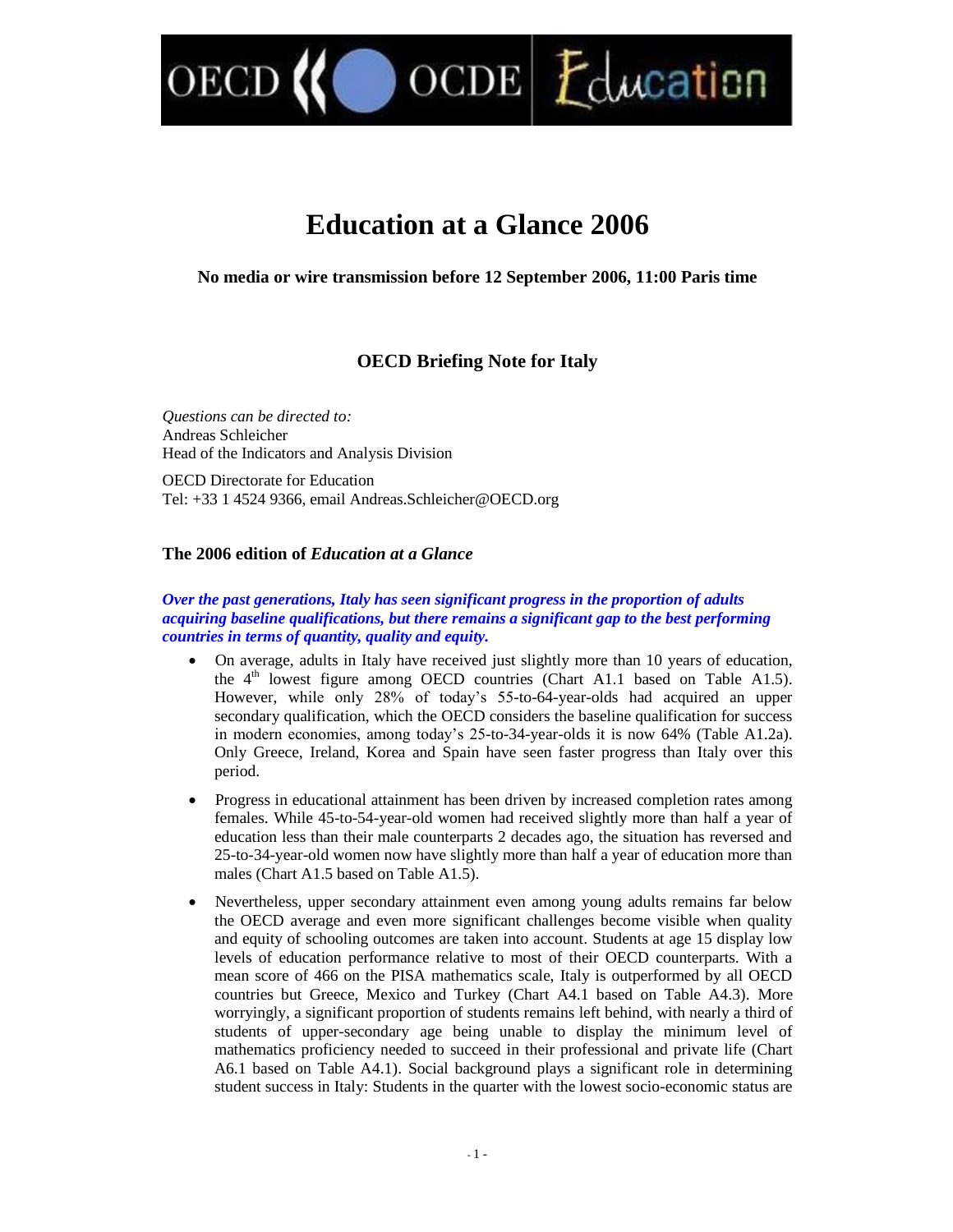

3.1 times more likely to be among the quarter of poorest performers than students with the highest socio-economic status (Table A6.1).

 Italy also displays a comparatively high variation in the quality of school performance (Chart A5.1 based on Table A5.1). It is notable that the proportion of performance variation that lies between schools has increased by more than 10 percentage points between the 2000 and 2003 alone (Box A5.1).

## *The increased emphasis on early childhood education may help to address disparities in schooling outcomes.*

 Education in Italy can increasingly build on a strong foundation in early childhood. Italy now shows one of the highest participation rates among 3-to-4-year-olds in education – together with Belgium, France, Spain and the partner country Israel (Table C1.2). This is accompanied by comparatively high levels of investment in pre-primary education, that show Italy, with USD 6,116 per child in pre-primary education, at rank five behind Austria, Iceland, the United Kingdom and the United States (Table B1.1a).

#### *Failing to meet baseline qualifications comes at increasingly high costs*

- Individuals with less than upper-secondary education are less likely to be in employment than their more educated peers: in Italy only 52% of 25-to-64-year-olds with less than upper-secondary education are employed, compared to 74% for those with uppersecondary or post-secondary non-tertiary education and 82% for tertiary graduates (Table A8.3a). For women these differentials are most pronounced: Only about a third of women with less than upper-secondary education are in employment (Chart A8.2 based on Web Tables A8.3b and A8.3c).
- Although unemployment rates have decreased since 1995 for all levels of educational attainment in Italy, the decrease in unemployment has been steeper for individuals with upper-secondary or tertiary education than for those with less than upper-secondary education. These trends suggest that improvements in the labour market situation have benefited mostly individuals possessing baseline qualifications. In 2004, 7.8% of low educated adults are unemployed, while the rate drops to 4.8% for tertiary-educated workers (Table A8.4a).
- In the case of young adults, the transition from school to work is also more difficult for those with low levels of education. In Italy 11.9% of 25-to-29-year-olds with less than upper-secondary education are not in education and unemployed, resulting in high social costs, while this proportion drops to 7.2% for those having attained upper-secondary education (Chart C4.1 based on Table C4.3).
- Besides employment prospects, failure to possess baseline qualifications also has a cost in terms on earnings. Individuals with less than upper-secondary education bear a high earnings penalty compared to their counterparts having upper-secondary and even more so tertiary education. In Italy, earnings of 25-to-64-year-olds with less than uppersecondary education are 22% lower than those of individuals with upper-secondary education, and half the level earned by university graduates (Chart A9.2 based on Table A9.1a).
- Last but not least, the Italian system of continuing education and training is insufficiently developed to allow individuals lacking baseline qualifications to acquire them at later stages of their working lives. Indeed, Italy exhibits among the lowest participation rates in non-formal job-related training  $-$  with 4% only of 25-to-64-year-olds reporting participation in some type of non-formal job-related training during the past 12 months.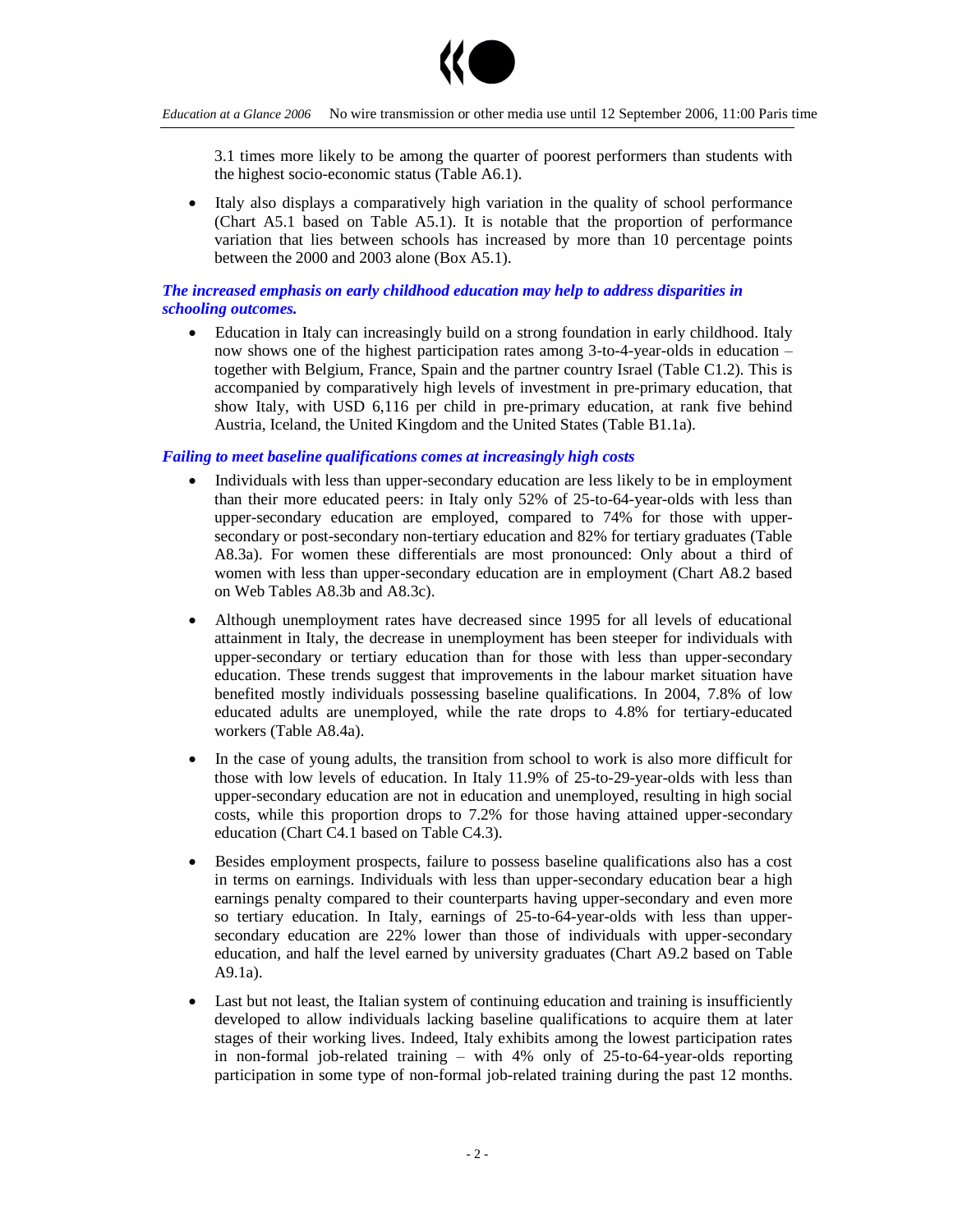

#### *Education at a Glance 2006* No wire transmission or other media use until 12 September 2006, 11:00 Paris time

Furthermore, this aggregate participation rate masks large differences according to educational attainment of individuals, from 12% for tertiary graduates to only 1% for adults with less than upper-secondary education. As a result, Italians with less than upper-secondary education can expect to spend only 26 hours in non-formal job-related training over a typical working life (40 years) –*i.e.* barely more than 30 minutes per year. In other words, continuing education and training in Italy tends to reinforce, rather than moderate, disparities that arise from initial education and training (Chart C5.2 based on Table C5.1a).

#### *More people around the world are completing university courses and other forms of tertiary education than ever before. Progress is also visible in Italy, but there are clear indicators that the demand for high qualifications is growing faster than the supply.*

- Almost all OECD countries have seen a rise in tertiary qualifications over the past decades, and in some the increase has been spectacular. In absolute terms, the number of students enrolled in tertiary education more than doubled between 1995 and 2004 in Greece, Hungary, Iceland and Poland, and increased by more than 50% in the Czech Republic, Korea, Mexico, Sweden and Turkey (Table C2.2).
- Also Italy saw a 16% increase in tertiary enrolments (Table C2.2). Indeed, Italy doubled its graduation rate from tertiary-type A programmes between  $2000$  and  $2004 -$  from 18.1 to  $36.8\%$  – an increase that can largely be attributed to the 2002 reform of tertiary education that now allows university students enrolled in long programmes to obtain a degree after 3 years of study (Chart A3.1 based on Table A3.1).
- Entry rates to universities or other institutions offering similar qualifications suggest that this trend will continue: 55% of an age cohort now enters tertiary-type A programmes at some stage during their life compared to 43% just 4 years before (Chart C2.1a based on Table C2.1).
- However, the effect of rising tertiary participation and completion on the qualifications of the workforce is only gradual. For instance, an increase in the graduation rate among young people 10 years ago will have affected about a quarter of people presently of working age. In the case of Italy, recent increases in entry and graduation rates from tertiary-type A programmes will be slow to translate into progress in the education level of the workforce, especially so given its demographic structure and ageing population (Chart A11.2 based on Table A11.1). Currently, Italy holds a "market share" of only 2.8% in the pool of university-level qualifications in the OECD among 35-64-year-olds (Table A1.4).
- In addition, progression in high-level skills needs to be seen in the context of developments elsewhere: In 2004, in Italy the entry rate to tertiary-type A programmes was slightly above the OECD average (53%) but still far lower than in Australia, Finland, Iceland, New Zealand, Poland and Sweden where entry rates reach or exceed 70%. This suggests that differences in tertiary educational attainment are likely to widen in the years to come (Table C2.1).

## *Rising tertiary education levels among citizens seem generally not to have led to a decrease of the labour-market value of qualifications…*

 Rising tertiary education levels among citizens seem generally not to have led to a decrease in the labour-market value of qualifications as these have become more readily available. On the contrary, among the countries in which the proportion of young adults (25-to-34-year-olds) with tertiary qualifications increased by more than 5 percentage points in the past 2 decades – Australia, Belgium, Canada, Finland, France, Greece,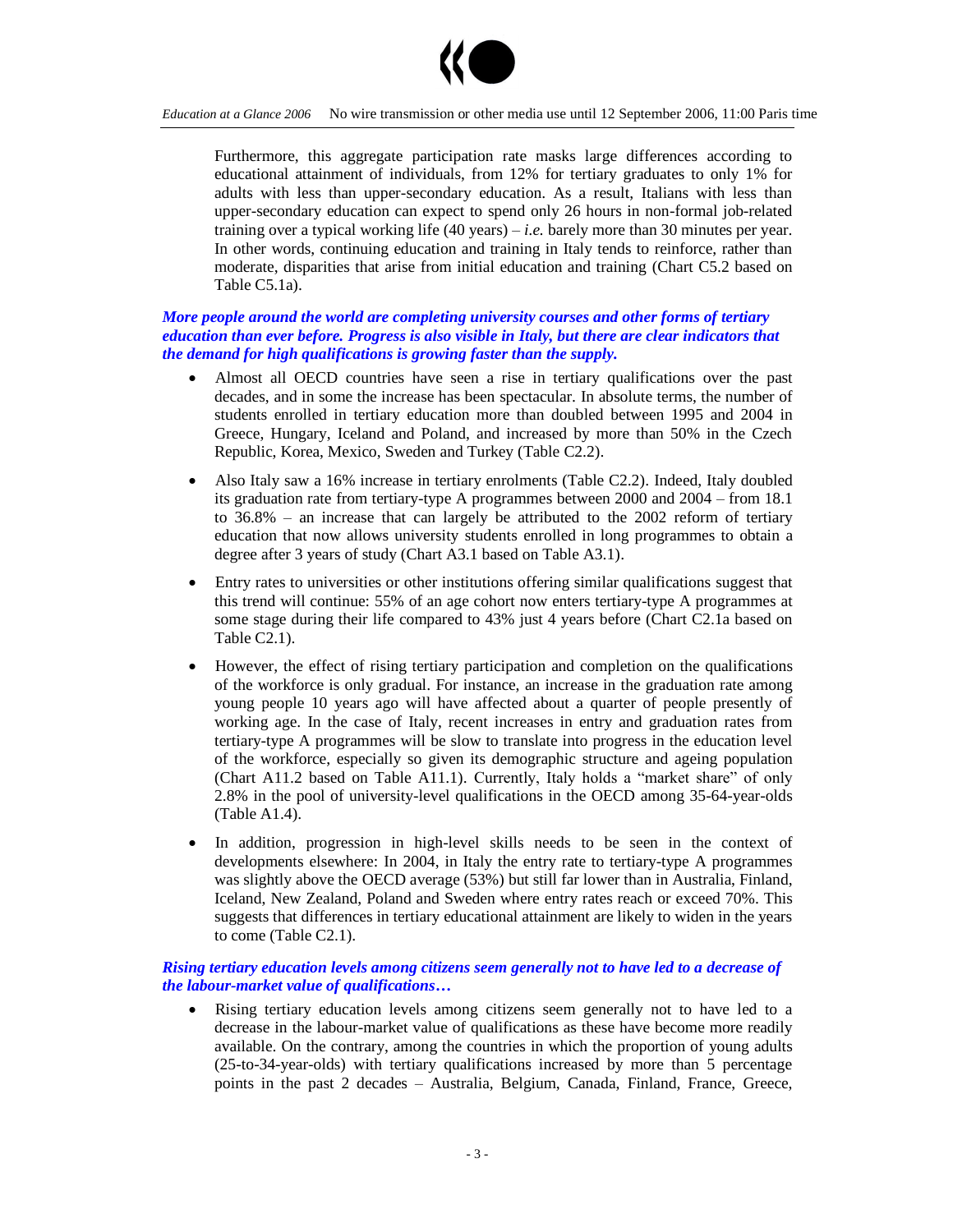

Iceland, Ireland, Japan, Korea, Luxembourg, the Netherlands, Norway, Poland, Portugal, Spain, Sweden and the United Kingdom (Table  $A1.3a$ ) – most have seen falling unemployment (Table A8.4a) and rising earnings benefits (Table A9.2a) among tertiary graduates over the last decade.

## *In Italy, higher education has a high pay-off, and increasingly so*

- In general, people with tertiary qualifications command significantly higher salaries than those with only secondary education. In Italy, earnings for tertiary graduates in the age group 25-64 years are 53% higher on average than those for people with only uppersecondary or post-secondary non-tertiary education  $-$  a comparatively high earnings advantage compared to most other OECD countries - placing Italy after the Czech Republic, Hungary, Poland, Switzerland, the United Kingdom and the United States (Table A9.1a).
- Moreover, the wage premium of possessing tertiary qualifications compared to earnings of individuals who ended their education at the upper-secondary or post-secondary nontertiary education increased dramatically over a fairly short period: from a 27% to a 53% wage premium between 1998 and  $2002 - i.e.$  a 26 percentage points increase (Table A9.2a). This suggests that the demand for advanced qualifications is rising faster than the supply.

# *Tertiary education is rapidly becoming an international domain.*

- In 2004, 2.7 million students were enrolled in the OECD area outside their country of origin (Table C3.6), with more than half of them choosing France, Germany, the United Kingdom and the United States as their destination. By contrast, Italy is a comparatively minor destination for international students, with only 2% of foreign students worldwide enrolled in Italy (Chart C3.2 based on Table C3.8).
- Despite a 63% increase in the number of foreign students enrolled in Italy between 2000 and 2004, the latter represent no more than 2% of total tertiary enrolments, placing Italy amongst the least internationalised countries (Table C3.1).

#### *Italy spends comparatively high amounts per students up to upper-secondary education...*

- The comparatively poor performance of Italy on baseline qualifications cannot be tied to low investment. In Italy, annual expenditure per primary and secondary student is well above the corresponding OECD averages  $-$  at USD 7,366 for primary students and USD 7,938 for secondary students compared to respectively USD 5,450 and USD 6,962 in the OECD (Chart B1.2 based on Table B1.1a). Moreover, expenditure per student increased by 10% in real terms in primary, secondary and post-secondary non-tertiary education between 1995 and 2004 alone (Chart B1.7 based on Table B1.5).
- Over the theoretical duration of primary and secondary studies, Italy invests USD 100,437 per student – the  $7<sup>th</sup>$  highest level of investment in the OECD behind Denmark, Iceland, Luxembourg, Norway, Switzerland and the United States and more than 30% above the OECD average (USD 77,204) (Chart B1.5a based on TableB1.3a).

#### *…but the choice to spend most of the resources in a large number of comparatively poorly paid teachers, as well as in long instruction hours, is not obvious..*

 In Italy, most of financial resources in primary and secondary education are invested in providing long instruction hours with very low student to teaching staff ratios. Indeed, Italy reports the third-highest duration of intended instruction time among OECD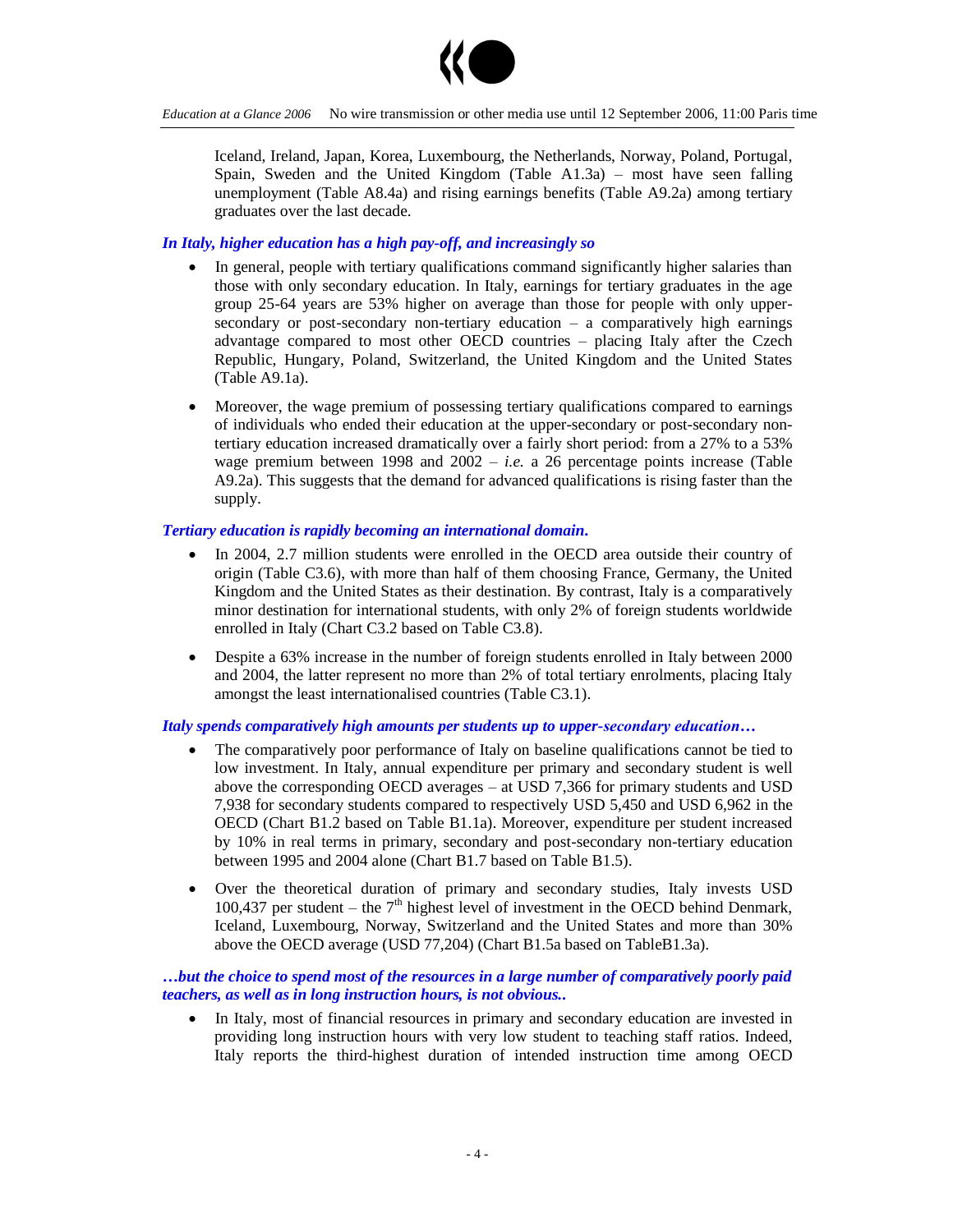

countries – with nearly 8000 hours scheduled between the ages  $7$  and  $14$  – second only to Australia and the Netherlands (Chart D1.2 based on Table D1.1).

- Low student to teaching staff ratios contribute to below average class sizes in Italy, with on average 18.4 students per class in primary education and 20.9 students in lowersecondary education compared to 21.4 and 24.1 respectively on average in OECD countries (Chart D2.2 based on Table D2.1).
- Italy also reports below average student to teaching staff ratios from pre-primary through upper-secondary education. In primary education, the student to teaching staff ratio stands at  $10.7$  students per full-time equivalent teacher – the lowest level among OECD countries and well below the OECD average of 16.9 students per teacher. Student to teaching staff ratios are similarly low in secondary education at 11 students per full-time equivalent teachers compared to 13.3 in the OECD (Chart D2.4 based on Table D2.2).
- The fact that the performance of 15-year-olds in the major subject areas of reading, mathematics and science is well below the OECD average raises questions about the efficiency of these spending choices. Indeed, the subject areas of reading, mathematics and science account for 42% of instruction time for 12-to-14-year-olds in Italy, slightly more than in a typical OECD country (41%) but significantly more in real terms when taking into account the high instruction time of Italy (Tables D1.1 and D1.2b). Hence the association of high instruction hours in key subject areas with favourable student to teaching staff ratios and class sizes do not seem to pay off in terms of student outcomes.
- By contrast with these comparatively favourable student learning conditions, teacher salaries continue to be low by OECD standards: in lower-secondary education, teachers with 15 years of experience earn USD 31,291 in 2004 compared to USD 37,488 on average in OECD countries. Similar patterns can be observed in primary and uppersecondary education, where teacher salaries in Italy stand about 20% below the OECD average after adjustment with purchasing power parities. Teacher salaries are not only low by OECD standards in Italy, they also increased comparatively slowly: it takes 35 years for a teacher to reach the top of the salary scale, compared to 24 years in OECD countries on average (Chart D3.1 based on Table D3.1).
- In part, these low salaries are compensated by a comparatively low average number of annual hours that primary and lower-secondary teachers have to teach in Italy  $-726$ hours in primary and 594 hours in lower-secondary education compared with OECD averages of 805 and 704 hours respectively (Chart D4.2 based on Table D4.1). In addition, teacher salaries have improved in real terms since 1996, by 11 to 13% depending on levels of education and experience (Chart D3.3 based on Table D3.3).

#### *In contrast to the situation of primary, secondary and post-secondary non-tertiary education, Italy invests comparatively little on tertiary education …*

- By contrast with the situation of primary, secondary and post-secondary non-tertiary education, Italy spends comparatively little on tertiary education relative to its OECD peers. With 0.9% of its GDP devoted to tertiary education, Italy and the Slovak Republic are the only OECD countries to spend less than 1% of their GDP on tertiary education, and stand 0.5 percentage point below the OECD average. Investment in tertiary education relative to GDP is also lower in Italy than in the partner countries Chile and Israel (Chart B2.2 based on Table B2.1b).
- With USD 8,764 spent annually per tertiary student, Italy invests at least 20% less in the highly skilled than its OECD peers  $-$  USD 11,254 on average  $-$  although expenditure per tertiary student in Italy remains above the spending levels of the Czech Republic, Greece,